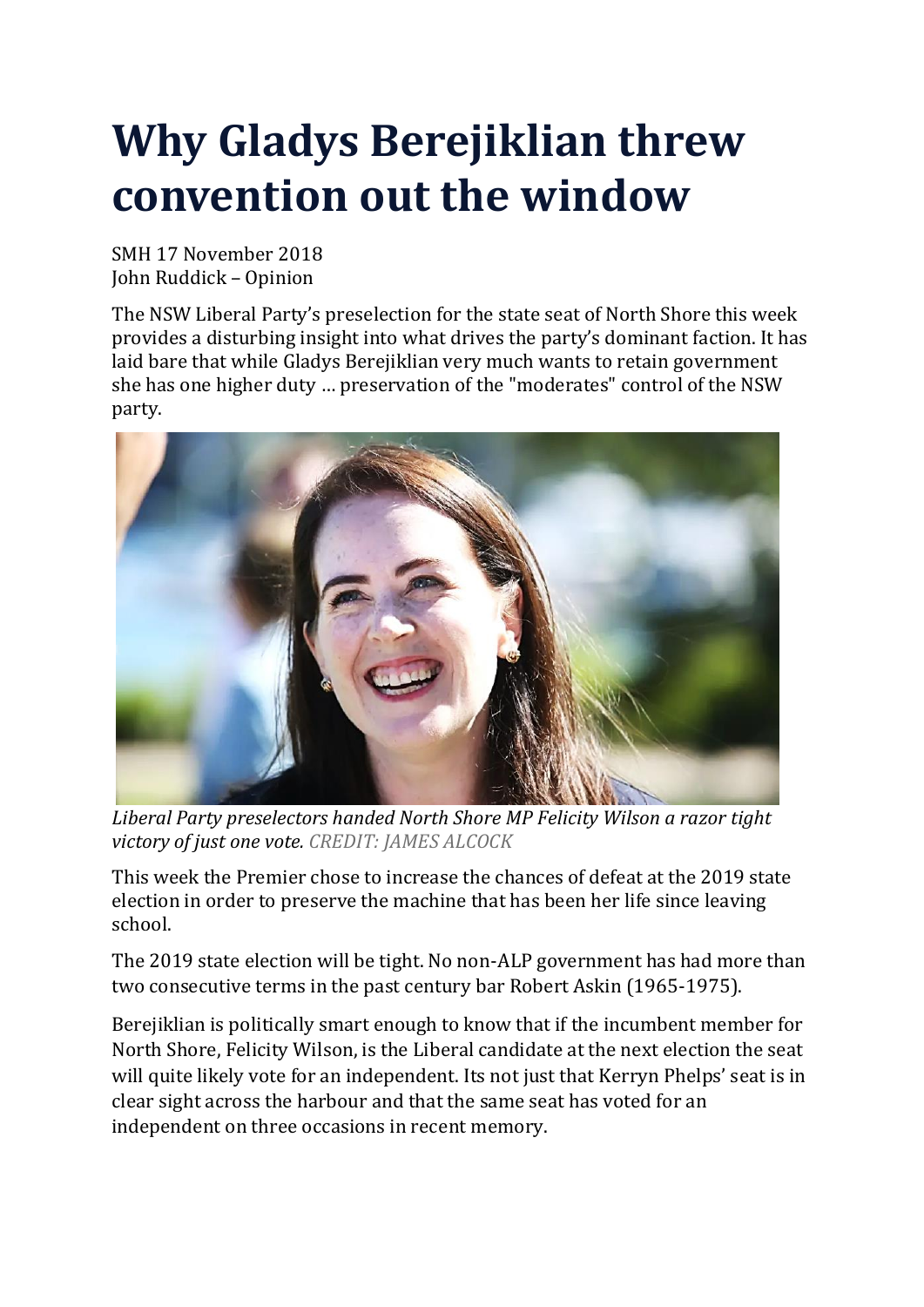This very seat almost voted for an independent just last year. In that byelection a cascade of negative stories broke about Wilson but only in the last few days before polling day. Many votes had already been cast and others didn't catch the news in time to register dissatisfaction. Since Wilson's narrow byelection win over the independent she has had one negative story after another from across the press gallery.



*Trent Zimmerman on the campaign trail*. *CREDIT: JAMES BRICKWOOD*

So why did the Premier absolutely go all out to salvage Wilson's preselection? It's not unusual for a parliamentary leader to write an endorsement for a sitting member under preselection challenge … but it is more than unusual for a [premier](https://www.smh.com.au/link/follow-20170101-p50ehc) to phone individual [preselectors](https://www.smh.com.au/link/follow-20170101-p50ehc) in the days leading into the preselection, begging them to vote for that member. We can safely assume those phone calls shifted some waverers. [Wilson](https://www.smh.com.au/link/follow-20170101-p50flw) won by one … so the Premier's intervention determined the result.

It is a longstanding convention in the Liberal Party that candidate selection is the domain of the organisational wing and not the parliamentary wing. But this week Berejiklian threw that out the window.

But why? There's got to be more to it than sheer factional loyalty to a fellow "moderate" like Wilson. The "moderates" may be dominant but its not uncommon for them to back a conservative from time to time for a whole host of reasons. And if there is any conservative they could stomach it would be the squeaky clean, super-smart, perfectly presented Tim [James](https://www.smh.com.au/link/follow-20170101-p50frs) who has worked for more local community causes on the lower north shore in the last 25 years than Joe Hockey, Trent Zimmerman and Wilson combined.

James would win the North Shore and Wilson very likely lose it. At a minimum Wilson has made North Shore a marginal seat which means cash and resources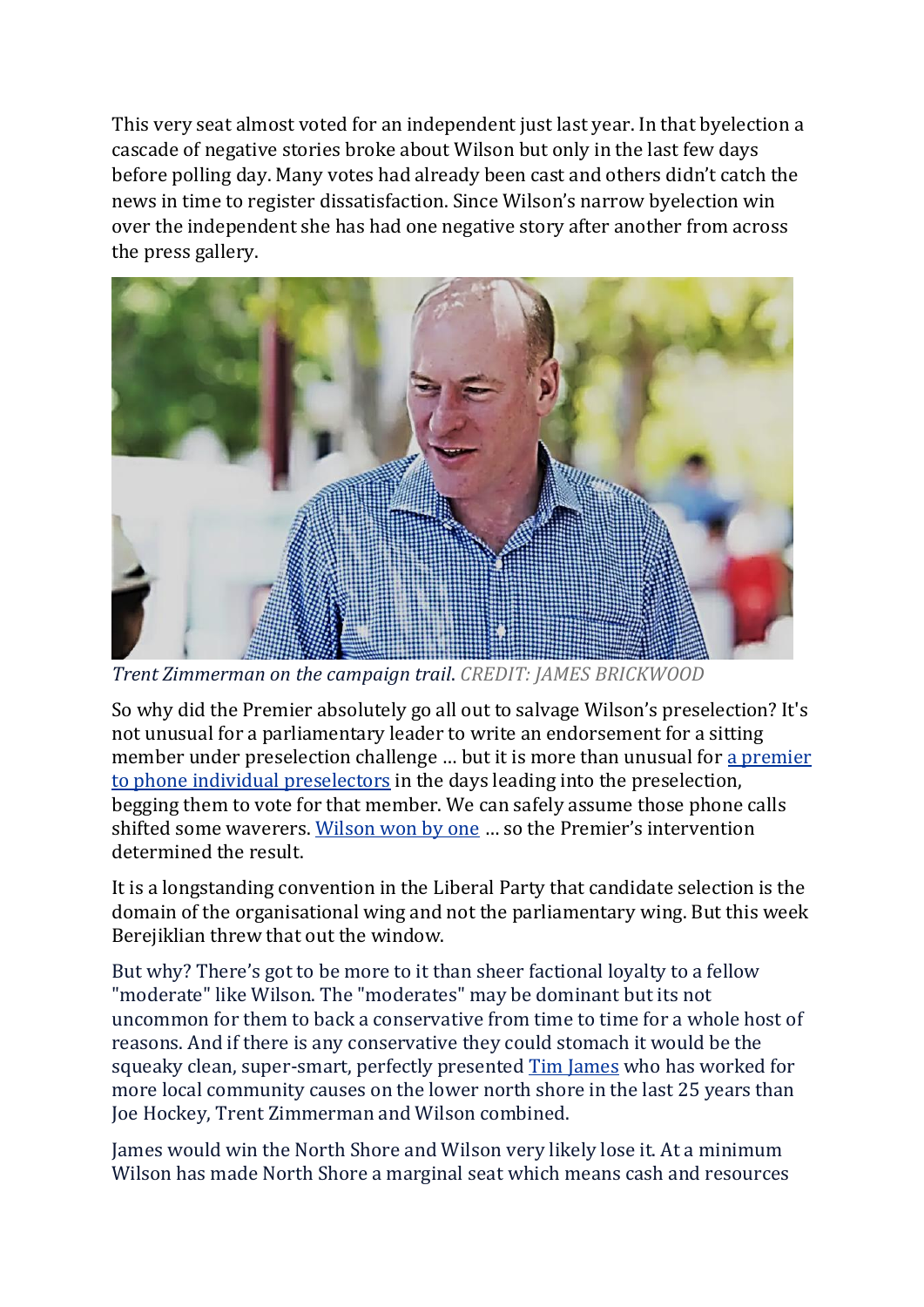will need to be diverted from traditional marginal seats to try and hold North Shore. And Wilson just being the candidate will likely attract negative press that will drag down the entire statewide campaign.

Berejiklian wanted Wilson as the candidate because she is desperate to protect the official boss of the "moderates" Trent Zimmerman. Zimmerman is the federal member for North Sydney and within his seat are two state seats – Lane Cove and North Shore.



Lane Cove is represented by Liberal Anthony Roberts who has a large and active local party membership simply because so many of his constituents meet him, like him and voluntarily chose to join a local branch of the party to support him. The Anthony Roberts Christmas Party is a highlight of the NSW Liberal Party calendar – several hundreds of people gather for a whole afternoon at an everyday bowling club and have a great time with kids running around everywhere.

*Tim James would gather true blue Liberals to the cause. CREDIT: TWITTER*

The "moderates" can't do events like this. Their only friends are themselves and there is few of them. If James became the member for North Shore he, like Roberts, would see an influx of sincere Liberals join the local branches because they like him.

New members are anathema to Zimmerman. His relationship with party democracy is akin to superman's relationship with kryptonite. The moderates struggle to attract new members, which is why they fought so hard to keep a tight grip on the party by fighting democratic reform for so long and so hard.

After the next federal election the NSW Liberal Party will select candidates on the basis of a plebiscite (a big win for democratic reformers). Every member of the party of two years standing or more and who lives within the federal seat of North Sydney will soon have a vote to retain or fire Zimmerman.

When Zimmerman won his preselection in 2015 less than 100 factionally handpicked delegates got a vote but before long there could 1,000 or more with a say. The last thing Zimmerman needs is to have two state MPs in his patch with swelling branches of true blue Liberals.

If one of the first NSW Liberal Party plebiscites sees the boss of the "moderates" unceremoniously turfed out of Parliament the whole "moderate" machine could easily come crashing down. Other "moderates" would quickly sniff the wind and, worried about their own re-endorsement, promptly disassociate themselves from Zimmerman and Co.

The "moderates" are good at long-term planning and devising strategy. I suspect that at some point in the past month the above scenario was been presented to